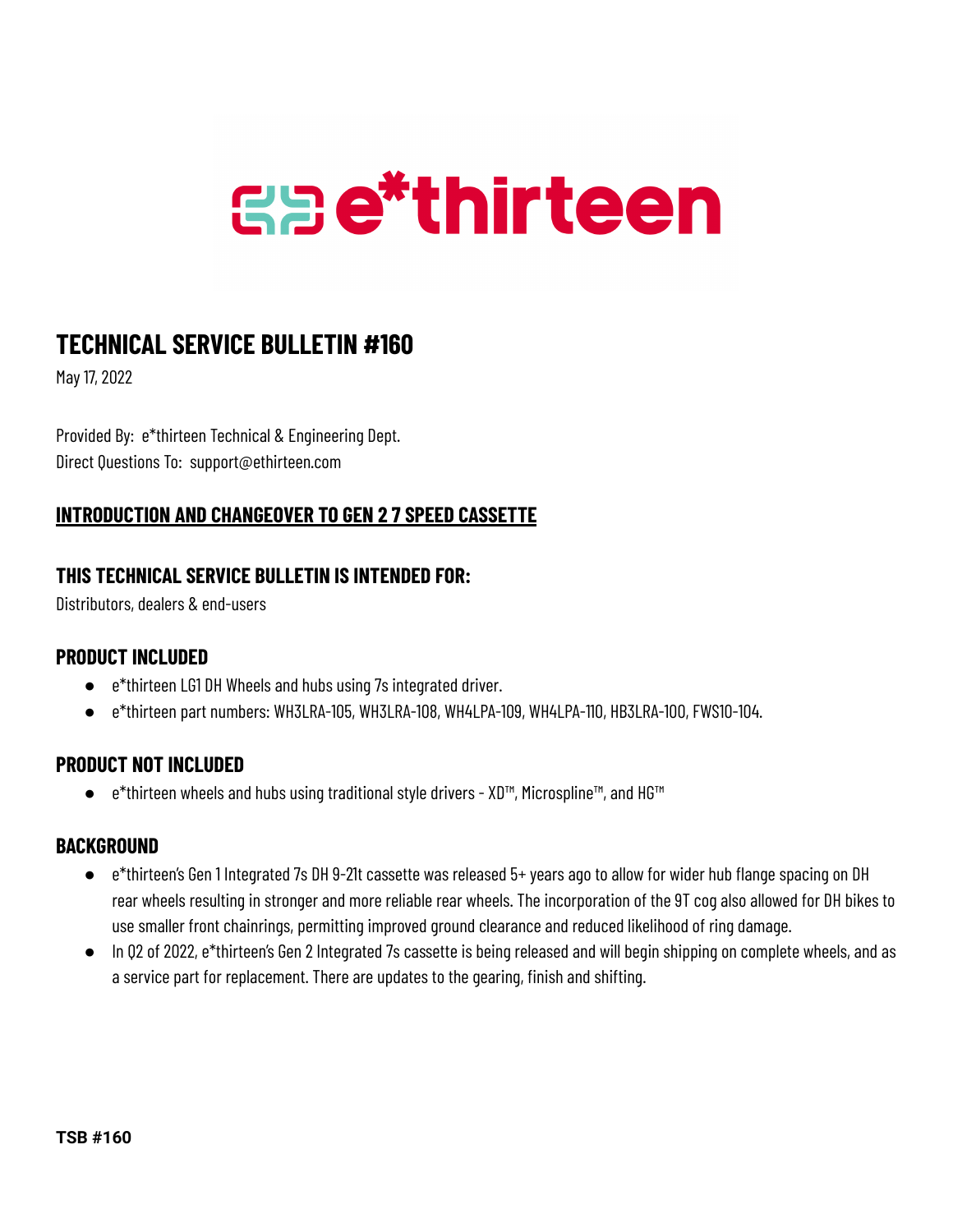#### **KEY POINTS**

- Product:
	- Gearing updates: Gen 1 7s driver used a 9-21 gearing. Based on feedback from our world cup athletes, the Gen 2 7s driver has been updated to a 9-24t gearing. Our racers wanted a wider gearing range, but needed to maintain the tight gearing jumps on the high end of the cassette for their race runs.
	- Shift quality improvements: Notable shift quality improvements have been made to the new 9-24 7s driver which incorporates shift features found on our highly acclaimed Helix Cassettes.
	- Finishing improvements: Gen 1 7s cassettes used a black oxide finish. Gen 2 7s driver uses nickel plating for improved durability, corrosion resistance and a more technical appearance.
- **SKU Changeover:** 
	- Complete wheel & hub SKUs using our 7s cassette will not change
		- Gen 2 cassettes will be a running change on complete wheels/hubs
	- Service part SKUs will change:
		- Old Gen 17s cassette: **FWS10-104** is discontinued and no longer available.
		- New Gen 2 7s cassette: **FWS20-121** e\*thirteen | 7sp cassette | fits LG1 7sp rear hubs only | 9-24T | silver / EAN 4711280340613





#### **About e\*thirteen:**

**-**

When the cycling world calls for reliable performance solutions, e\*thirteen responds.

A global organization of expert designers, engineers, developers, manufacturers, marketers, sales teams, and customer service players, e\*thirteen builds bold, best in class bicycle solutions for today and tomorrow's riders.

#### **TSB #160**